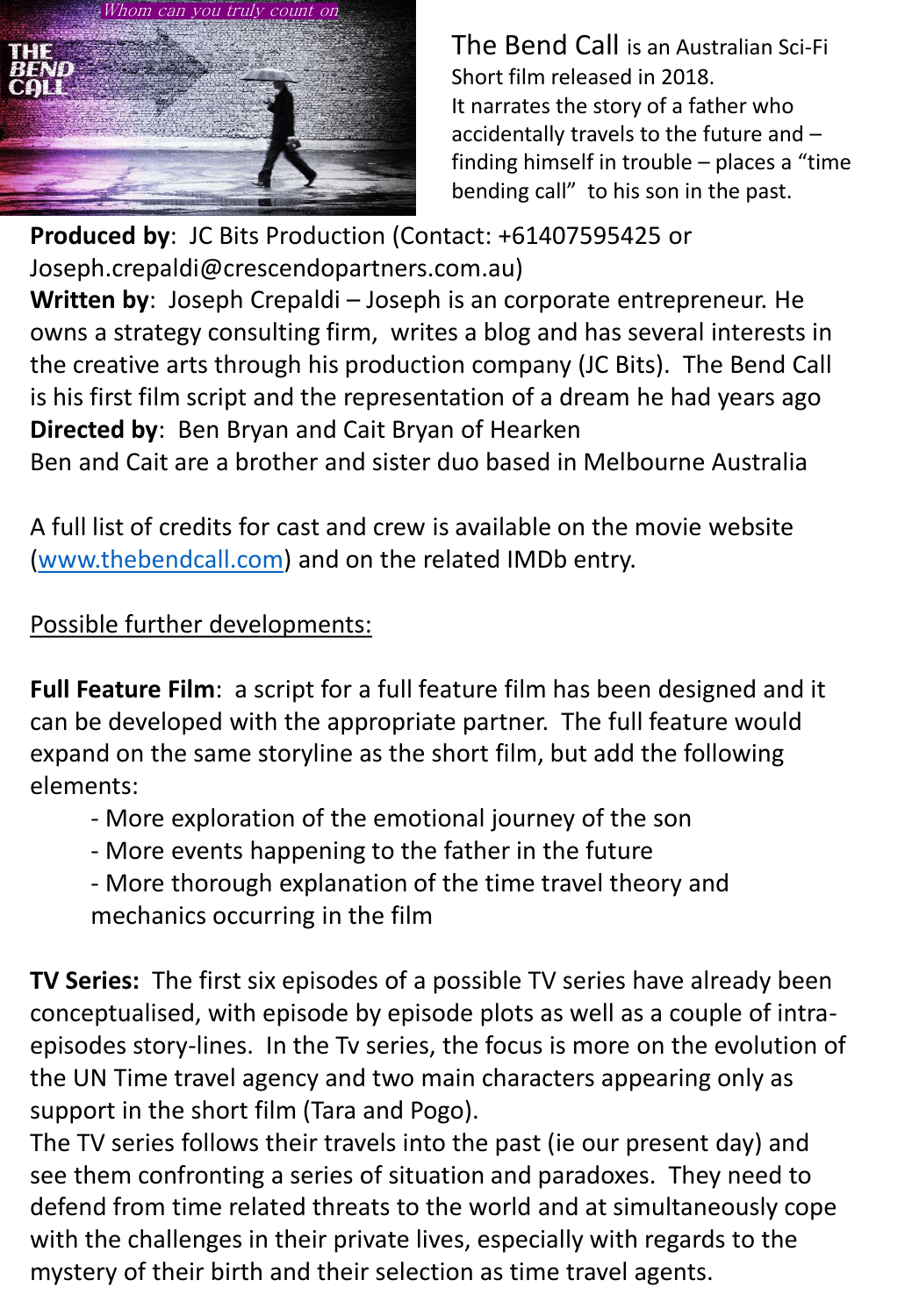

## **Q&A with Joseph Crepaldi (Writer and executive producer)**

**Q:** How did you come up with the idea for the film?

**A**: The fundamental idea for the Bend Call comes from a very vivid dream I had many years ago. It was about me traveling to the future and calling my son, giving him an appointment 20 years later. In that dream, he came to save me. I had not thought about that dream for a long time since another dream emerged, that is the idea to making it into a movie

**Q:** In the film, why doesn't the son travels himself to the past to save his father?

**A**: Underlying the plot of The Bend Call, there is a actually quite a sophisticated theory of time travel, which I elaborated with a mathematician friend. It is hard to explain in a short answer, but fundamentally the theory predicates that co-existence is impossible. The son cannot travel back to the past because he already existed there and he cannot exist twice in the same time

**Q:** Why are you also acting in the movie?

**A**: This was totally unplanned. The night before the start of shooting, the selected main actor had to pull out for family reasons. The directors and I spoke and we had no choice other than to cast myself to the role; at least I had created it, so I knew the lines already…

**Q:** What did you learn in making this movie?

**A**: I learnt how difficult it is to manage such a project in time. I learned how important the crew is in a successful production. In fact, they are often the unsung heroes of the industry. I learnt patience. And I had a lot of fun

**Q:** What would you like the audience to think about the Bend Call?

**A**: I would hope they enjoy watching it. It is about 16 minutes long, and the best outcome would be that they find the story reasonable and entertaining.

**Q:** How do you define success for the Bend Call ?

**A**: Success is defined as been screened at least in one film festival. Past that, maybe someone wishes to collaborate with me to further develop the idea into a full feature film or a TV series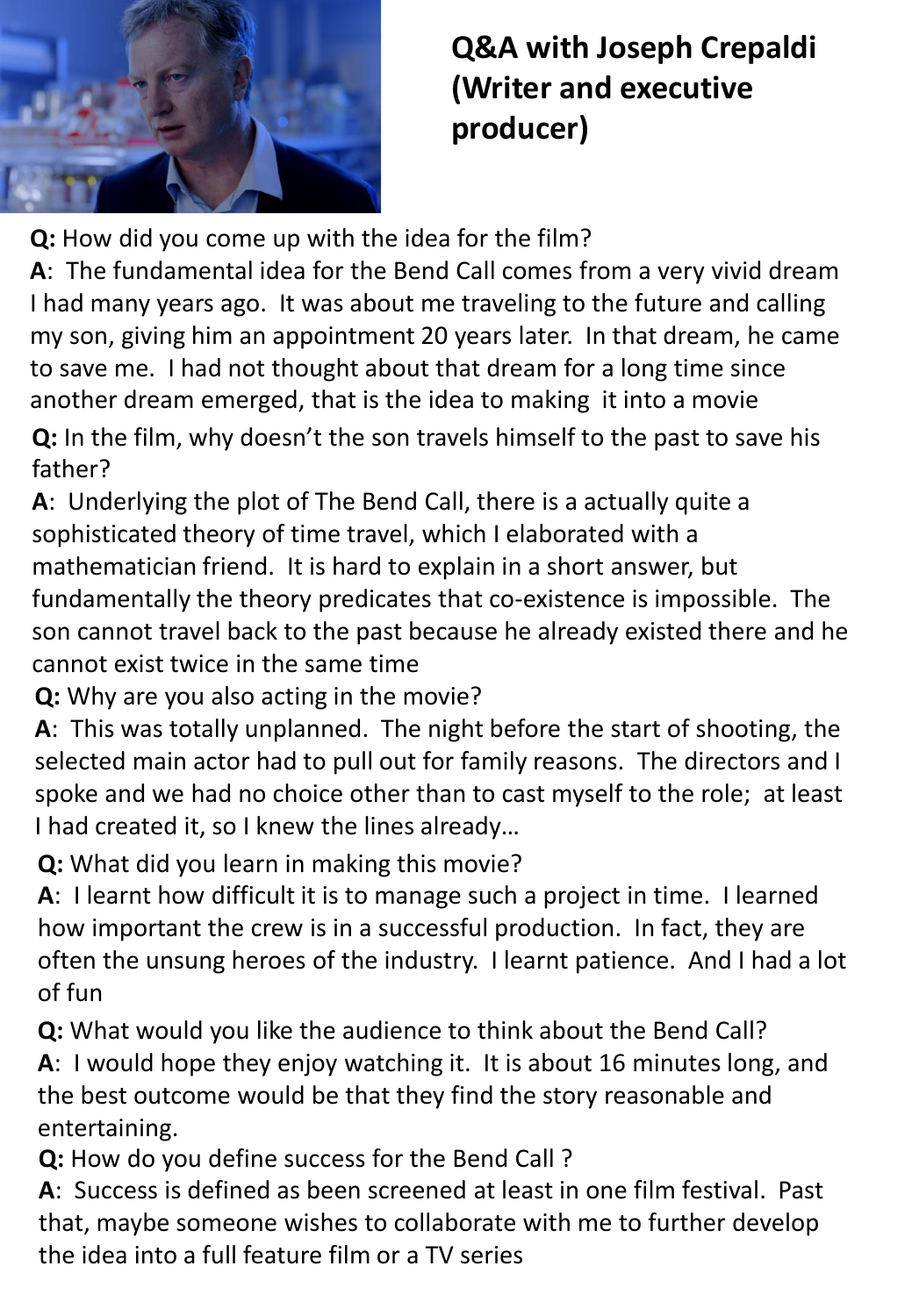

## **Q&A with Ben and Cait Bryan (Directors)**

**Q:** How did you come up with the idea for the film? **Ben** A primary school friend asked me whether I'd be happy to meet with a work colleague of his who wanted to make a film, I said "sure, why not". The deciding factors for me were the personal nature of the story, the genre (I love Sci-Fi) and Joseph's readiness to collaborate with us to get the film made.

**Cait:** Directing The Bend Call was an opportunity that I could not miss. It presented me with the challenge of a unique collaboration, of taking another person's vision and helping to bring it to life, testing my storytelling ability while also allowing me to explore the sci-fi genre for the first time

Q: What do you like the most about The Bend Call:

**Cait:** Despite the lofty sci-fi premise, I love the sweet simplicity of the story; of a father trying to reach out to his son. The Bend Call has heart, it's a fun adventure and hopefully very entertaining to watch.

**Ben:**The Bend Call is a really charming film to me, it's entertaining but also has a heartwarming touch of sincerity that I'm not sure would have been as noticeable if Joseph wasn't forced to act in his own story.

**Q:** You are a brother and sister duo, how do you work together and each contribute to directing:

**Cait:** I think Ben and I work together well because we communicate in the same way, Although we have a similar vision we also have slightly different strengths, which makes us a better team.

**Ben:** Being related has it's advantages, obviously we've known each other for a long time and have a similar sense when it comes to the logic of storytellingCait has a natural eye for story and also how things will come together in the edit, when she has a strong opinion about something she's usually right.

**Q:** What future projects are in store for your company, Hearken? **Ben and Cait** :Hearken has a number of projects in development, our biggest aim is to get a feature up in the next year or so and there's a few scripts we're working on. Making a science fiction feature would be nice.